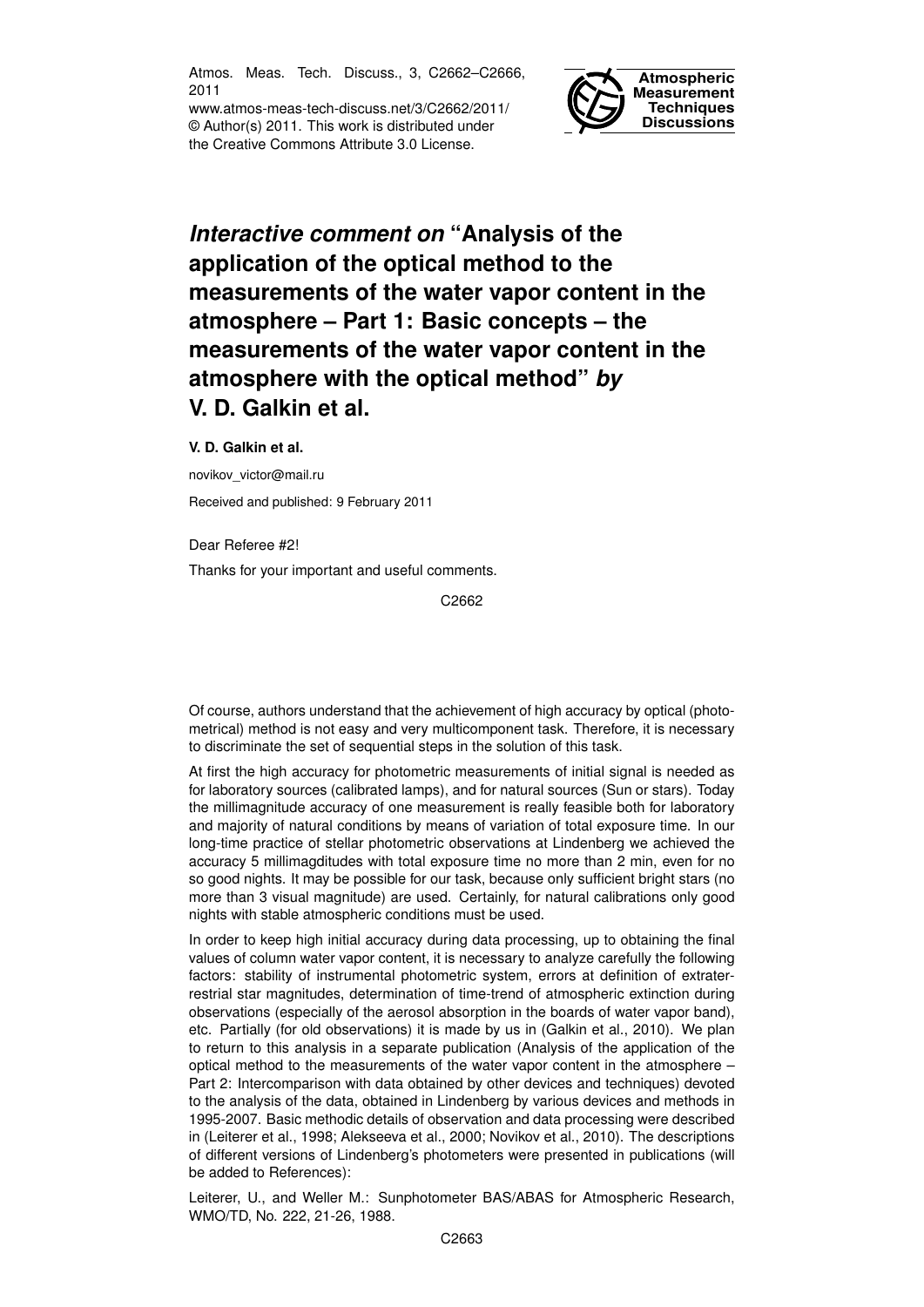Leiterer U., Naebert, A., Naebert, T., Alekseeva, G.: A new star photometer developed for spectral aerosol optical thickness measurements in Lindenberg, Contributions to Atmospheric Physics (Beiträge zur Physik der Atmosphäre), 68, 133-141, 1995.

Alekseeva, G. A.; Bogoroditskaya, N. V.; Mikhel'Son, N. N.; Novikov, V. V.; Olonova, T. P.; Pakhomov, V. P.; Sosnina, M. A.: Version of the optical system of the Pulkovo Stellar Photometer, Journal of Optical Technology, Volume 62, Issue 9, 629-630, 1995

Here we only mention shortly that sun photometers and old versions of star photometers (mentioned above) are equipped by interference filters. The parameters of these filters (including temperature dependences for star photometers) were investigated carefully before every season of observations. Certainly, for star photometers the collimated light beam was used. The sun photometers are thermo-stabilized. Since 2009 we are testing at Lindenberg the new thermo-stabilized star photometer with diffraction grating and CCD-receiver.

The main goal of presented discussion article (Part 1) is analysis of the possibilities for improving the accuracy of calibration integral water vapor contents to ∼1%, which will make it possible to use data obtained by optical photometry as an independent reference for other methods. Without solving this problem it is impossible to increase the real accuracy of final data essentially. And the ways of such solving are scheduled.

Unfortunately, today the optical method is not really independent (see pp. 5722-23 in Discussion). And we had to correct our water vapor contents scale, recalculating the parameters c with the use of a large volume of interpolated radiosonde data for every year of photometric observations. Fig. 5 is example. Really, we have radiosonde data with time-step 6 hours and sunphotometer's data every 10 min. Therefore, we are forced to use linear-interpolated data on X-axis. This is not quite correct procedure, and it can be used only for sufficient large volume of data (in our concrete case – 7154 values). Therefore, we can not use little parts of data for separate analysis. The overwhelming majority of points (5857 values, or 82%) are allocated in the basic

C2664

range of X-axis (1-3), but these points are not separate visually. As the result we have very small uncertainties in C and m0. Also, we must mark the erratum on Fig. 5 in the value "sigma" (must be 0.044833, not 0.188585), and correct version of Fig.5 is attached. In too time it is possible to note some diversions of points from a straight line for small and very major water vapor contents, that testifies to insufficient accuracy of the accepted approximation. Therefore,  $\mu$  depends on the interval of the water vapor contents, and tends to decrease with an increase of the latter. The parameter c depends on pressure. The height distribution of water vapor in the atmosphere varies within a wide range. The variations in the water vapor distribution affect the effective pressure of water vapor and thereby specify the value of parameter c. To a larger extent, the parameter c depends on the interval of the water vapor content for which the parameter was determined. All these factors should be studied and subsequently included into the processing algorithm, to maintain the accuracy of 0.5 % (already reached in photometric observations) and to decrease the error of calibration of the water vapor content closer to 1 %.

Thanks again, and best regards.

Victor Novikov, corresponding author.

Interactive comment on Atmos. Meas. Tech. Discuss., 3, 5705, 2010.